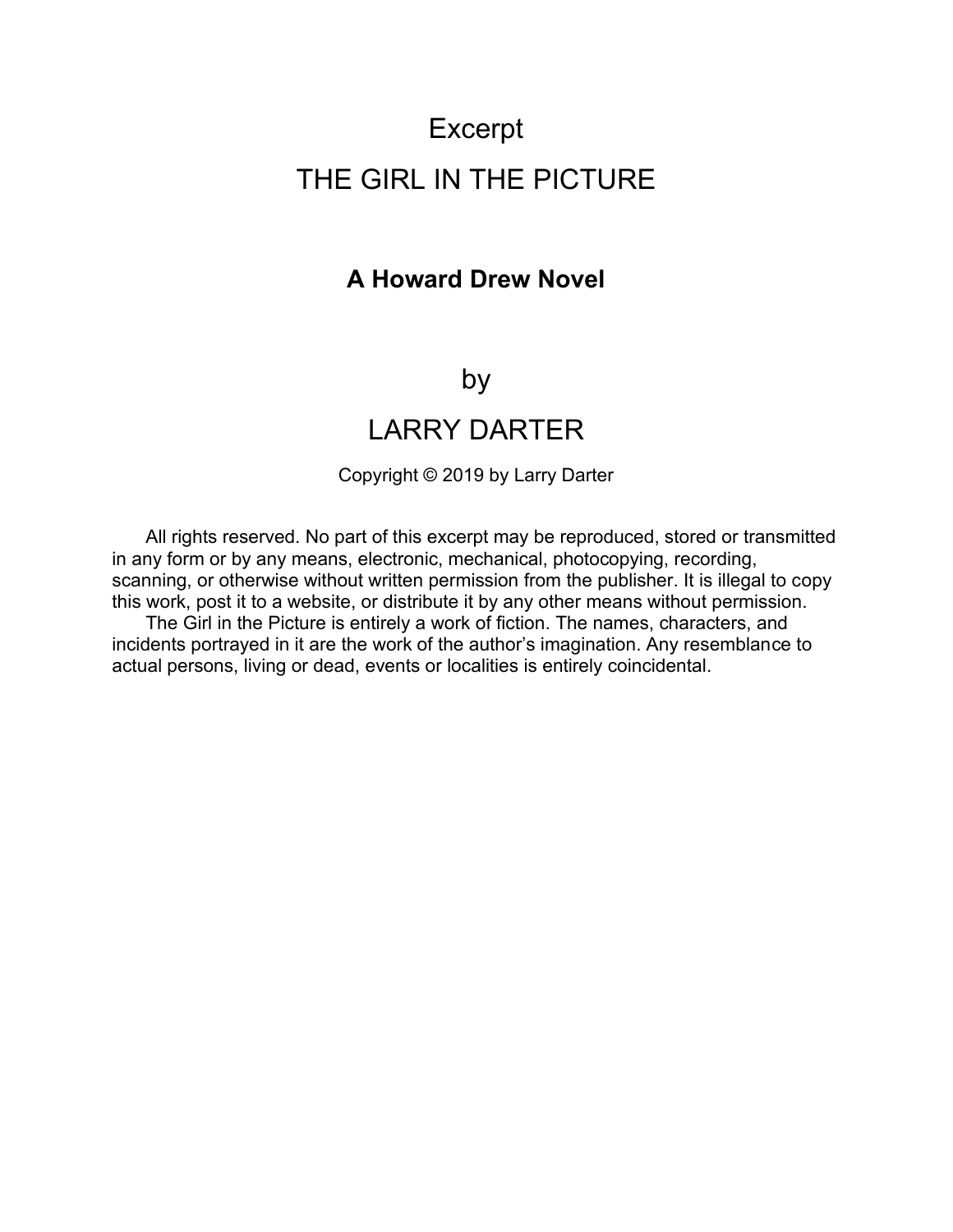It was midnight, and the driver of the eight-year-old white Ford Transit cargo van had spent a half-hour cruising Santa Monica Boulevard. With all the tranny and young male prostitutes inundating the area, he had almost given up on finding what he was looking for. But, as he made a right on Highland Avenue, she caught his eye. He pulled to the curb where she was standing on the sidewalk. She was wearing jeans, a black hoodie, and sneakers. She was normal looking with none of the over-the-top sex for sale stuff like the clothing other female streetwalkers on the stroll wore that screamed it out. Still, he knew by looking at her; she was a prostitute. She was exactly what he was looking for. He felt his breath and pulse quicken as he hit the switch and lowered the front passenger door window glass.

The girl leaned into the car and studied his face for a moment. She was wearing a delicate gold chain around her neck with a single pearl dangling from it. Tall and blonde, he saw in her blue eyes life had hardened her well beyond her age, which he guessed to be seventeen or eighteen. Satisfied, she opened the passenger door, hopped in, and the van slid away from the curb into the night.

"Sex or a blow job?" the girl said. She was all business with no time for a polite chat. There was a hardness in her voice, a tone that said she had been through this plenty of times before. At the same time, she seemed vulnerable and even a little scared.

"Blow job," he said. "It's all I have time for, and I don't do motels."

"No problem, the car is fine," the girl said. "Turn left down there, into the parking lot."

The man turned left where she had pointed. It was a pay lot but closed in the evenings. The attendants had left the yellow parking gate up on the exit side of the driveway.

"Keep going to the back, then turn left again," she said. "There is a little employee's parking lot behind a closed business. It's my usual place. Plenty of privacy there."

The driver made the second left, stopped at the back of a building, and killed the headlights. He shifted the transmission into park but left the engine running. He removed his seatbelt and then shifted the driver's seat as far back as it would go.

"It's fifty, in advance," the girl said.

"I only have forty on me," the driver said. "Take it or leave it."

"Okay, forty," she said, holding out her hand, palm up.

The man pulled two twenties out of his shirt pocket and put them in her hand. She angled her legs and leaned over toward him. She unbuttoned his jeans and slowly pulled down the zipper.

He reached behind the front passenger seat with his right hand and grabbed the Sabre stun gun from the seat pocket. With his left hand, he brushed her long dirty blonde hair aside to expose her neck. As she pulled down the waistband of his briefs and took him in hand, he shoved her head down in his lap. He touched the electrodes of the stun gun to the back of her neck and gave her the juice. He held it there for four or five seconds, feeling her body tense and then go slack. Then he took his finger off the switch of the stun gun and replaced it in the seat pocket.

Taking a syringe from above the sun visor, he pulled the orange cap off with his teeth and depressed the plunger until a small amount of liquid spurted out. He then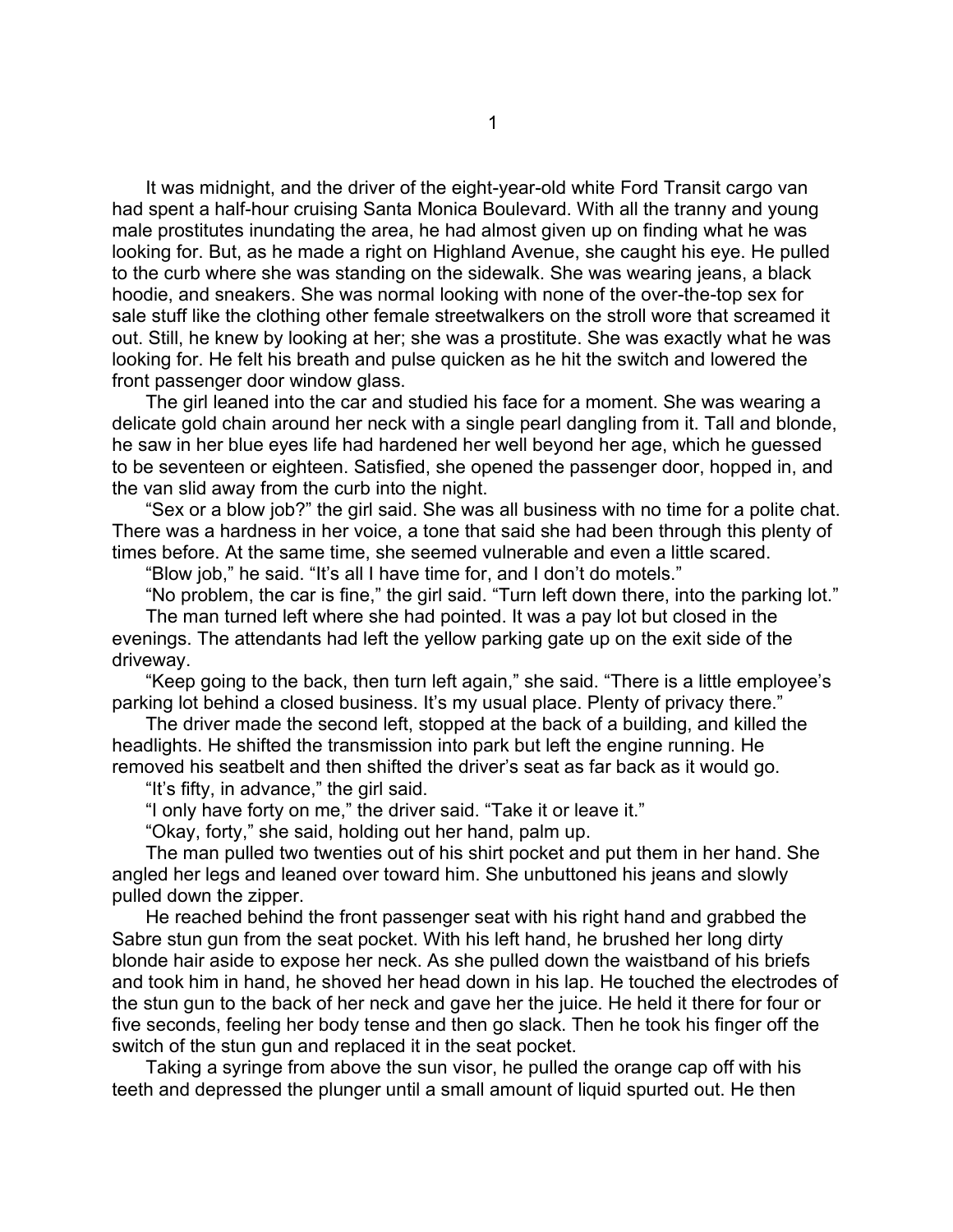stabbed the needle into the girl's neck and depressed the plunger to inject the ketamine into her body. It worked fast, taking only two or three minutes at most to render a victim unconscious. Once confident she was out, he lifted and pushed her body back upright into the passenger seat. He pulled the waistband of his underwear back up, opened the door, and got out. He buttoned and zipped his jeans. The fun would come later.

Walking around to the passenger side, he opened the side cargo door and then the front passenger door. He took the unconscious girl under the arms and pulled her out. Then he picked her up in his arms and laid her on the floor in the back on the van. Even as a dead weight, she felt light to him. He guessed she weighed little more than a hundred pounds. Climbing in after her, he positioned her in the middle of the floor then rolled her onto her stomach.

Grabbing a roll of duct tape, he bound her wrists together behind her back. After making several turns around her ankles with the tape, he tore off a six-inch strip. Turning the girl's body onto her left side, he placed the tape across her mouth. He felt sure she'd remain out of it until he got her to the shop, but he was the type who left nothing to chance. Satisfied his precious cargo was safely bound and secure, he got out and closed the side cargo door. After closing the passenger door, he went around the van and climbed back in behind the wheel. He could feel his breath coming quicker, the prickles of excitement needling his skin.

After backing out of the blind corner, Raymond turned the van toward Highland and switched on the headlights. Exiting the lot, he turned left and drove north. At Lexington, he turned right and continued to Lillian Way, where he made another right to go south. Halfway down the block, he turned left into the driveway of an indistinctive white cinder block one-story shop building with a flat roof. He pushed the button on the opener attached to the sun visor as he approached the overhead door. After the door raised, he drove into the parking bay and killed the engine. He pressed the button to lower the door. Safely inside the shop building, the hard part was behind him.

Howard Drew had no memory of when the suicide bomb vest detonated. He was standing several meters behind his squad leader, Staff Sergeant David Lamb, oriented on the southwest corner of the compound. Drew's Ranger platoon had just arrived and had made the typical "call out" ordering those inside the mud-brick house to come out. The Rangers were attempting to capture a high-value Taliban target intelligence had said was inside the compound. A Haji wearing manjams had appeared from the doorway. He had complied with the instructions of the unit's Afghan Terp by dropping to his knees and raising his shirt to show he wasn't wearing a suicide vest. Drew had observed that out of his peripheral vision before returning his full attention to his team's security sector. The next thing he knew, Drew found himself on his belly in the dirt with dust and smoke filling the surrounding air. He was deaf and his eyes were burning which blurred his vision. Getting first to his knees and then to his feet, Drew looked down and saw a dark red stain on his body armour. There was more blood on his pants. He felt no pain. He patted down his body. Chest, armpits, crotch, thighs. He found no injuries. It's not my blood. Looking down, he saw Lamb on the ground through the dusty haze and discovered where the blood had came from.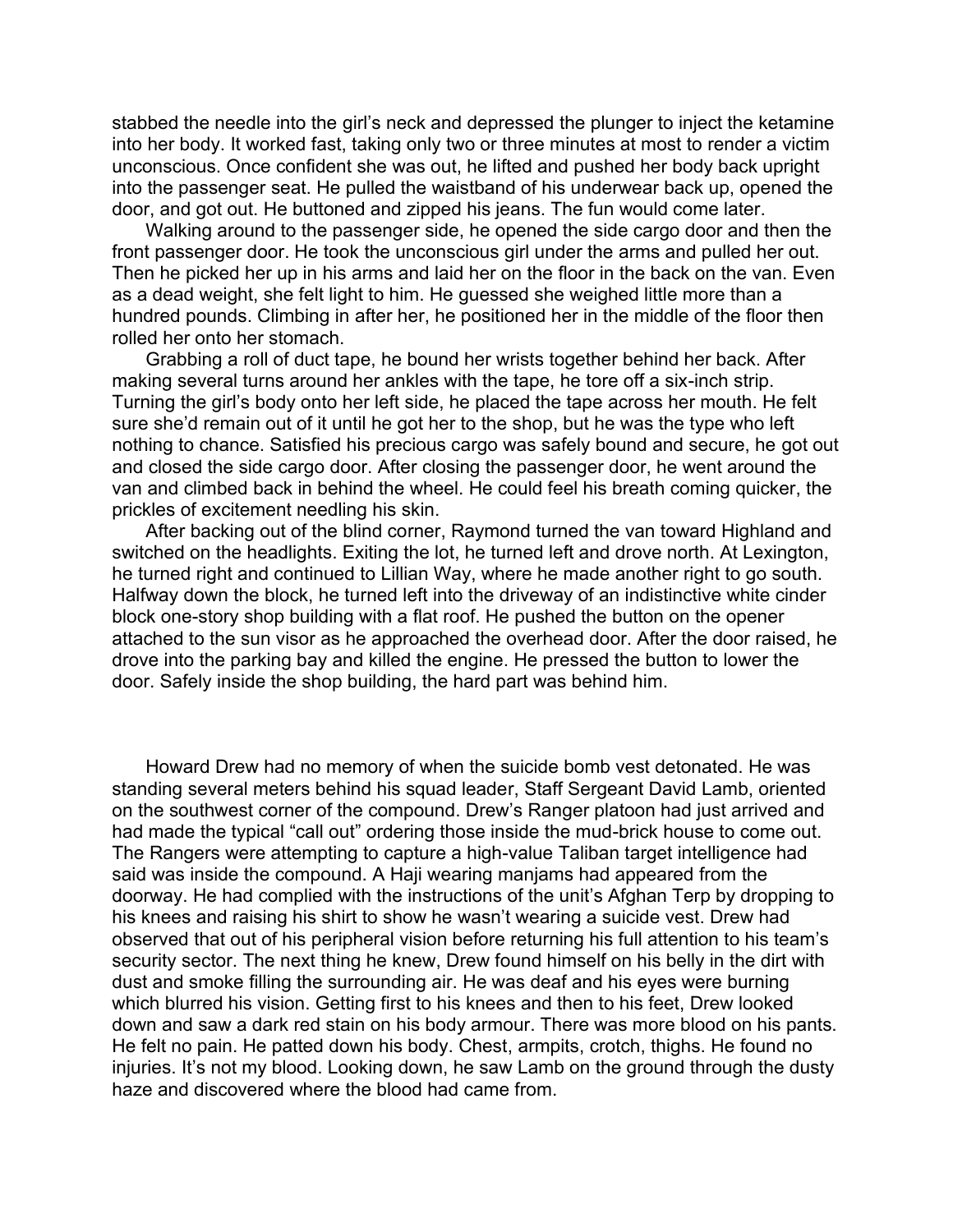When his cell phone on the bedside table rang, Drew immediately woke from the dream. He sat up suddenly, soaked in perspiration. Throwing his legs over the edge of the bed, he blinked. Finally, he realized he was in his bedroom in Los Angeles, not on patrol in Kandahar. Nearly ten years after his last deployment there, he still had the nightmares. He rubbed his eyes and looked around. Pale morning light slashed through the gaps in the window blinds. He reached out for the phone and answered the call.

"Drew," he said into the phone.

"Someone could die by the time you answer your phone," a female voice said on the other end. It was voice of his partner, Stella Ruiz.

"Sorry, what's up," Drew said.

"We got a call, a DB up at Griffith Park," Ruiz said. "It's off Fern Dell drive. You know it?"

"Yeah, I know it. Off Los Feliz."

"Yep, that's the place. I just got the call from the Hollywood watch commander. He wants us to take it. I'm on my way now."

Ruiz told him what little she knew, and they agreed to meet at the body. Drew hung up and headed to the bathroom to shower. He brushed his teeth, but skipped shaving. Then he got dressed. He grabbed the leather holster that held his gun, a Glock 23 compact 40 caliber, loaded with thirteen rounds of Speer Gold Dot 40 S&W hollow points. After clipping the holster to his belt, Drew shrugged on a sports coat, but left his apartment without a tie. He knew the decedent wouldn't mind.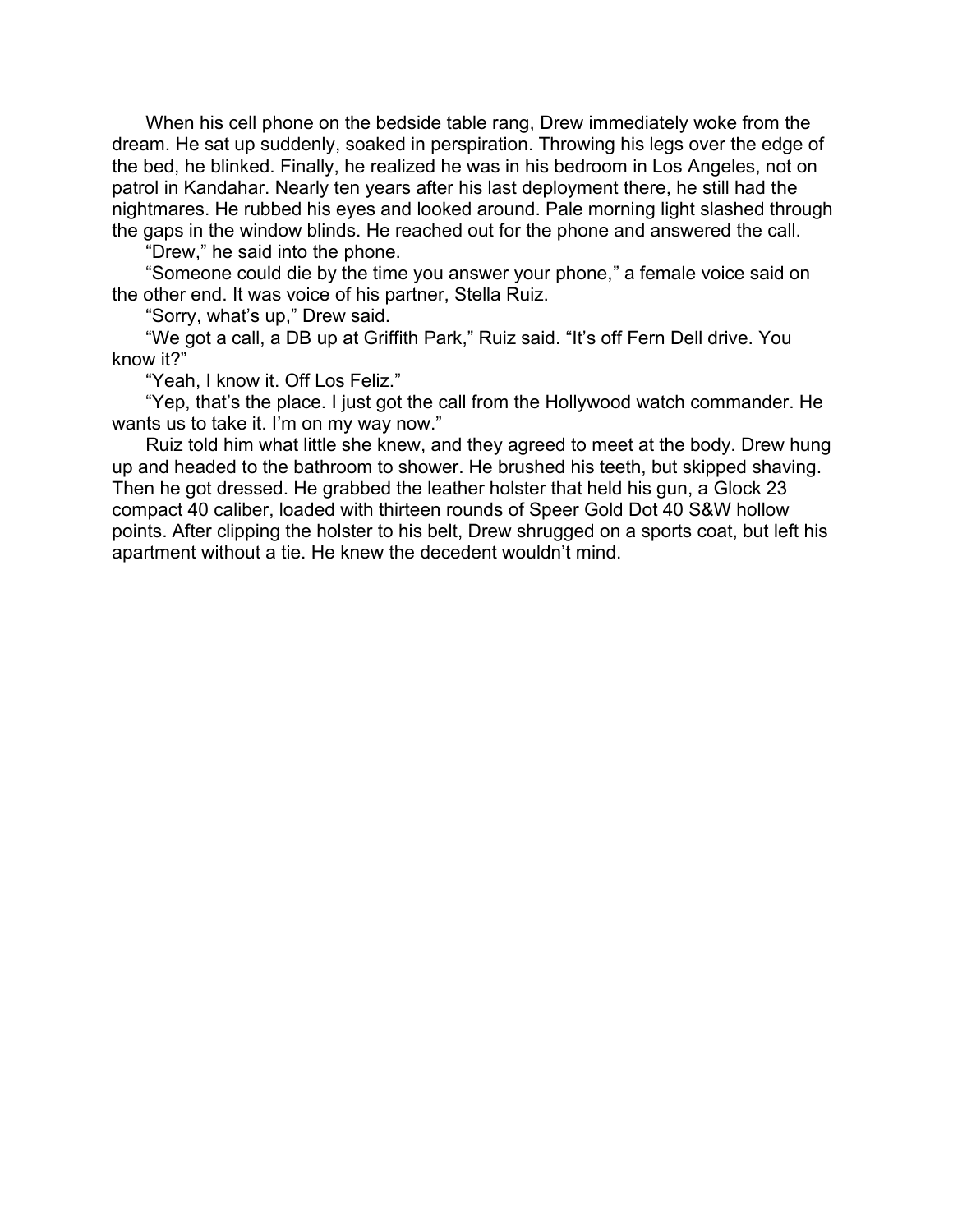After switching on the overhead fluorescent lights, Raymond opened the side cargo door of the van to unload. He scooped up the girl and carried her through an open door into what had once been an office. He had converted it to another use. He laid the girl on her stomach on the single bed in the room's corner. It had only a mattress covered with a fitted plastic sheet.

Taking the razor-sharp folding knife out of his front pocket, Raymond flicked in open. He cut the duct tape from the girl's wrists and ankles. He rolled her onto her back and undressed her. After removing the delicate gold chain from her neck, he pocketed it. He stuffed her hoodie, shirt, bras, panties, and sneakers into a black garbage bag. After removing the two twenties he had given her earlier from a front pocket of the jeans, he put them in the bag. He'd get rid of the clothes later. She wouldn't need them anymore.

Raymond grabbed a digital camera off a shelf and approached the bed. After spreading her legs wide apart, he took photographs he'd enjoy looking at later. He was pleased she shaved between her legs. Hairy girls disgusted Raymond. He took several close-ups of her bare genitals and the colorful butterfly tattoo to the right of her bare pubic mound. After snapping a few photos of her average breasts, he turned the girl back onto her stomach and took more photos. He felt the throb of excitement building, the thrum of his pulse hammering in his temples. It had been a long time since he'd taken a girl. Too long.

Finished with the photos, Raymond put the camera aside. After removing his clothes, he grabbed a condom package from a box he'd retrieved from the shelf. He ripped it open and slipped on the lubricated condom. Crawling on top of the still unconscious girl, he ran his hands over her bare ass for a few moments, then penetrated and sodomized her. He always enjoyed that part while they were unmoving and relaxed.

Raymond was so aroused it took only two or three minutes of thrusting before he finished with a loud groan, panting for breath. After slapping her ass, he withdrew and got off the bed. He removed the condom and placed it in a second garbage bag. Then he flipped her over onto her back.

Returning to the shelf, he grabbed a package of heavy duty cable ties. He secured her wrists and ankles to the metal bed frame with the plastic ties leaving her spreadeagle, exposed, and readily accessible. It was time to wait until the ketamine wore off. He wanted her conscious for the next part. It was always better when they struggled while he raped them. He walked back out to the shop area to ready the equipment he'd need later.

After about fifteen minutes, Raymond returned to the office. The girl started to stir. Then her eyes opened, wide in fear, and she jerked against the restraints on her wrists. She screamed, but the duct tape over her mouth muffled the sound. Raymond looked at her and smiled.

"Wake up sleepy head," he said, standing over her. He removed another lubricated condom from the package and rolled it on. He climbed onto the bed. The girl bucked and twisted trying to resist, but with the restraints, it was useless. Once he pressed his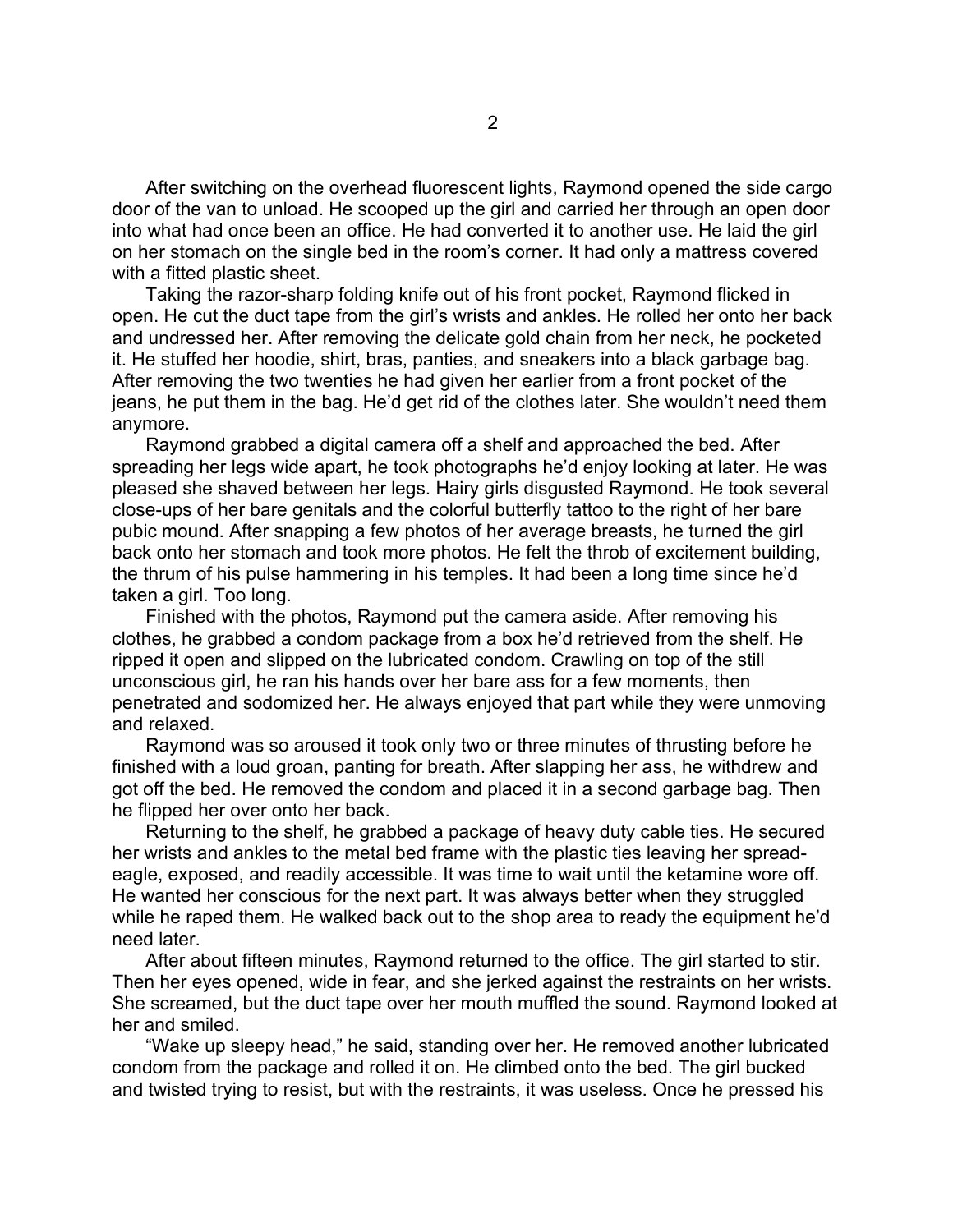weight down onto her body and penetrated her, she lay still whimpering with her eyes clenched shut. That didn't stop the tears from escaping and running down her cheeks.

"If you promise not to scream, I'll take the tape off," Raymond said. "Even if you scream, there is no one to hear you. But I don't want to listen to it."

He reached up, peeled a corner of the tape off her face, and then pulled it off. "Please, please don't hurt me," the girl whimpered.

"Don't worry," Raymond said. "Let's just enjoy ourselves."

Ragged sobs escaped the girl's throat, and her tears flowed while Raymond thrusted. This time he had more control. It was a good ten minutes before he finished with another satisfied groan. Raymond took his hands off her breasts and moved them to her throat. As he squeezed harder and harder she tried to scream, but it only came out as gurgling, choking sounds. Raymond continued squeezing with his hands until she went still. He laid his head on her chest while he panted for breath, listening for her heartbeat. He heard none. Reaching up, he covered her mouth with his hand and pinched her nostrils closed. She didn't struggle. She was gone.

Looking at his watch, Raymond saw it was nearing two A.M., and time to finish it. Getting off the bed, he put the used condom in the trash bag with the first. Then he dressed in white disposable coveralls with a hood and put on black rubber boots. He slipped on a pair of heavy rubber gloves. After cutting off the cable ties, he carried the dead girl out to the shop bay and laid her down on the concrete floor where it sloped to a large metal floor drain.

He picked up the case containing the equipment he had purchased from a mortuary supply company while on a recent trip to Mexico. Raymond inserted a cannula, a hollow body piercing needle, into the girl's common carotid and another into her internal jugular. He attached rubber tubing to the cannulas and then attached the other ends of the tubing to a small electric-powered pump. He switched the pump on and drained the blood from her body. A length of tubing from the discharge side of the pump directed the blood into the drain.

Once the pump had done its work, Raymond prepared to aspirate her abdominal cavity. After death, blood pools in the organs, and the first procedure had only removed a fraction of the blood from the girl's body. The aspiration would remove the rest along with various other bodily fluids, urine, and feces.

After inserting a large twenty-inch needle with a tip that looked like a medieval torture device above her navel, Raymond attached the vacuum-like aspirator. Sweeping the large needle through her gut, he sucked everything out. His mind returned to his days in high school when he had worked part time at a funeral home. There he had picked up the techniques he now used in his hobby. He laughed aloud recalling one of the first embalmings he had assisted with. He hadn't put on a face shield and hadn't paid attention when the aspirator got backed up. When he pulled out the clogged aspirator, feces had sprayed all over him, including his face. It hadn't been funny back then, but he could laugh about it now.

After finishing with the aspirator, Raymond used a scalpel to cut around both her wrists. Using a battery-powered reciprocating saw, he cut through the radius and ulna above both wrists to remove the hands. He placed the hands in a third garbage bag. Taking up the scalpel again, he sliced her face from the corners of her mouth to her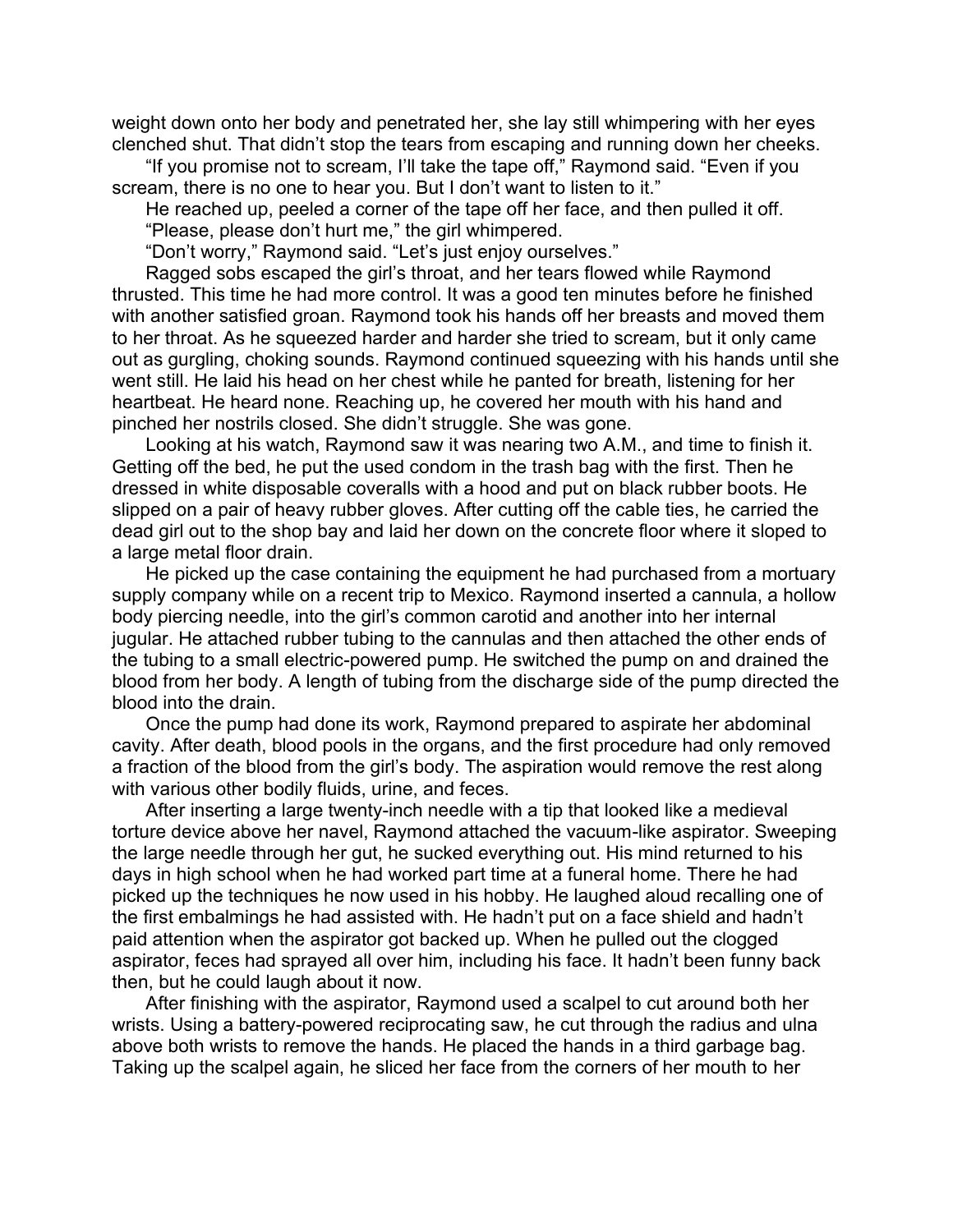ears. He'd never done it before, but it suited his plans for the body. He would pose this one, a new wrinkle in his repertoire.

After washing the body with a garden hose until only clear water ran into the drain, Raymond vigorously and meticulously scrubbed the body, front and back with bleach and a stiff bristle brush. Afterward, he washed the body thoroughly a second time with the water hose, taking care to flush the orifices thoroughly. After cleaning the rubber gloves with bleach and water, he picked up the body and placed it on a large piece of new plastic sheeting he'd laid out on the floor. After wrapping the body tightly in the plastic, he returned it to the back of the van.

Going back into the office, Raymond stripped off the coveralls and gloves. He deposited the coveralls inside the garbage bag containing the used condoms. After adding the plastic sheet from the bed to the bag, he secured all three bags with twist ties. He would discard each of them in different dumpsters at different locations later after he returned to clean the shop. But, it was getting late. He still had the final task to do first before the sun came up.

After getting dressed, Raymond got in the van, raised the overhead door, and backed out. After closing the door, he drove back to Santa Monica Boulevard. He made his way over to North Western, headed to Griffith Park for that was to be her place of final repose.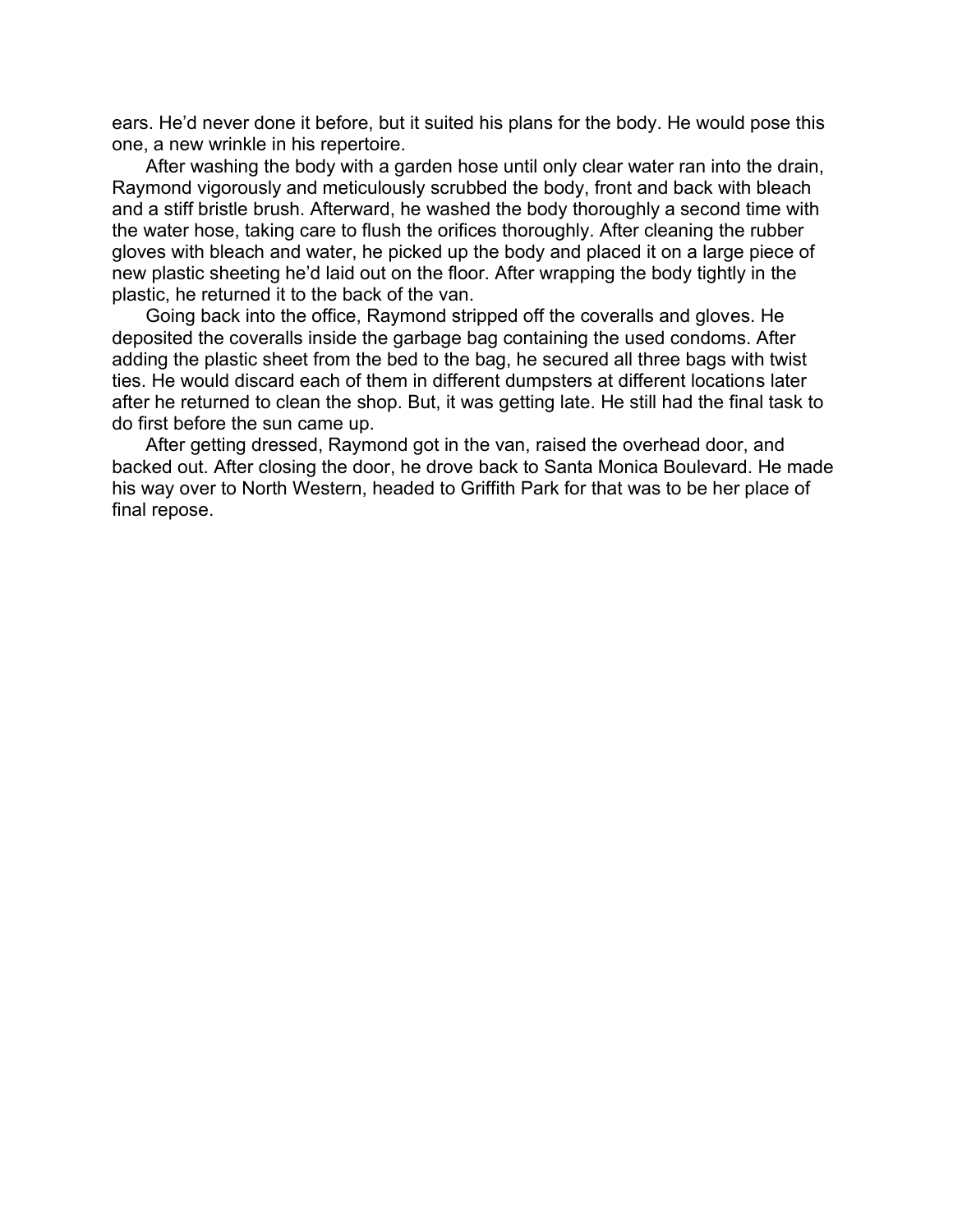As he drove around the curve where Western Avenue became Los Feliz Boulevard, Howard "Howie" Drew listened to Toby Keith crooning "I wish I didn't know now what I didn't know then" on the stereo. Drew had developed a taste for country western music during his four-year stint in the Army. What Drew didn't know as he listened to the song about an unfaithful lover was the words would soon take on a whole new meaning for him once he arrived at the scene he was on route to.

Two minutes after turning north off Los Feliz onto Fern Dell Drive, he slowed when he saw the first black and white parked across the roadway where it entered Griffith Park. Drew stopped beside the blue suiter standing next to the patrol car. He held out his open badge case.

"Drew from West Bureau," he said. "I'm supposed to meet my partner up here."

The cop nodded. "The scene is about a quarter mile up the road," he said, jerking his head toward the north. "At the intersection with Black Oak Drive. You can find a spot to park up there before you hit the tape."

Drew read the cop's name off the silver plate above his pocket. Having recently transferred to West Bureau from Van Nuys, he didn't know many of the blue suiters in Hollywood, or the Super Six, as the Hollywood cops called the division.

"Thanks, Taylor," Drew said before driving around the patrol car and continuing north.

Further along Fern Dell Drive, there was a plain wrap detective sedan and another patrol unit. Dean pulled his Camaro in behind the plain wrap and got out. Another officer in uniform leaned against the fender of the black and white. The plastic yellow crime scene started beyond the front of the patrol unit. In L.A., they used miles of the stuff.

The cop stood up when Drew approached. He held up his open badge case again to flash the gold LAPD detective shield.

"Drew, West Bureau," he said.

The cop handed him a clipboard. Drew printed his name, and serial number on the scene access log then handed the clipboard back to the cop, a muscular guy with a dark tan and short brown spiky hair. After reading Drew's name, the cop looked at him.

"You must be new," he said. "I haven't seen your name before."

"Yeah, I transferred over from Van Nuys two weeks ago," Drew said.

The patrol officer whose plate above his pocket said his name was Harrison looked at Drew through his Ray-Bans.

"First homicide case?" he said.

"Something like that," Drew said. He changed the subject. "Know who found the body?"

"Some jogger from the neighborhood back there," Harrison said, jerking his thumb toward the west. "She was pretty freaked out about it when we got here."

"Bad one?" Drew said.

Harrison grinned. "Let's just say you caught a good one for your first. Welcome to fucking Hollywood, Detective."

Drew nodded but said nothing more.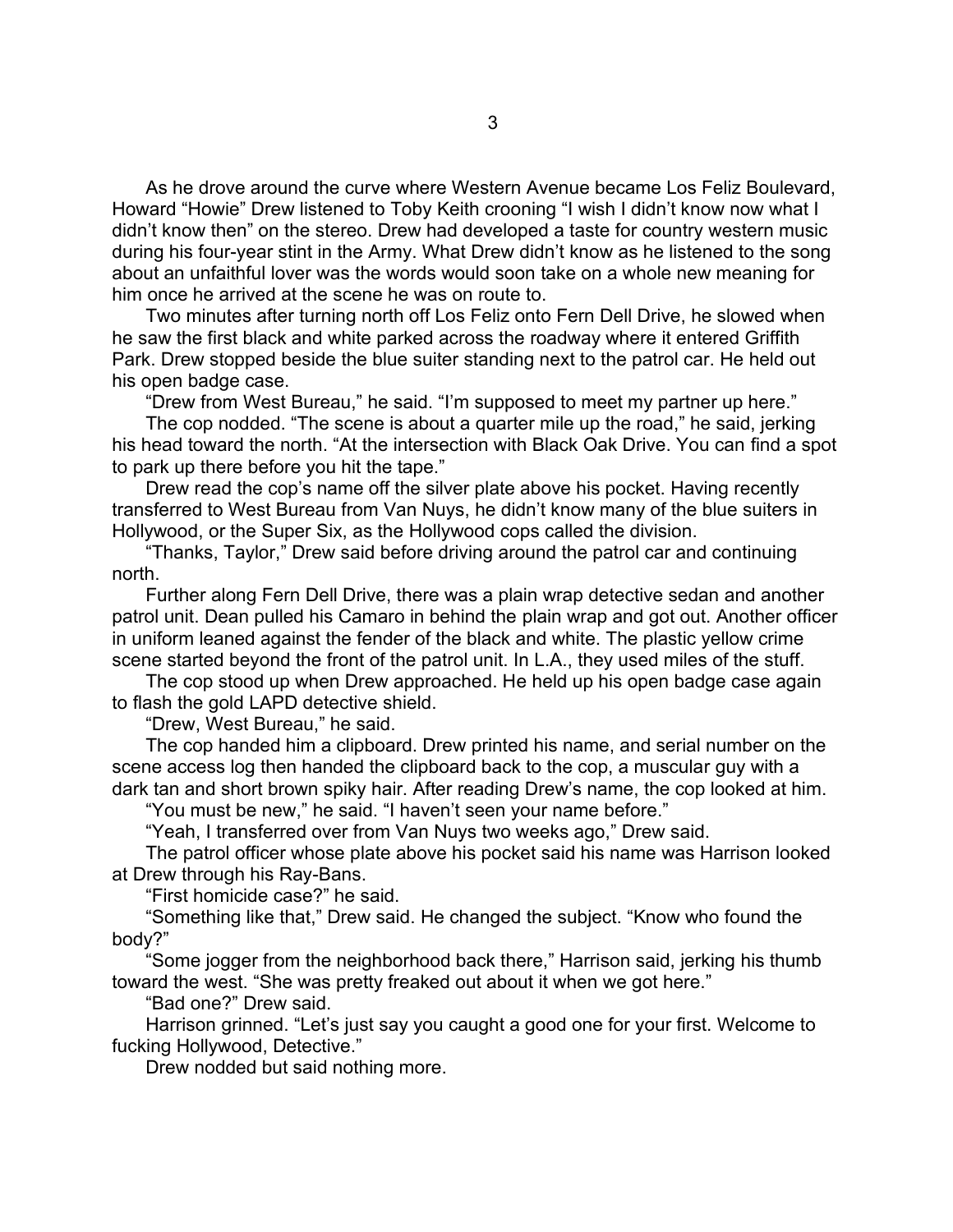"Better let you get to it," Harrison said. "SID is already up there. I guess they are done with the search, and the ME has already left. If you don't get up there quick, the body snatchers will haul your vic away, and there will be nothing to detect."

Drew nodded again and ducked beneath the plastic tape. He looked up and saw three news helicopters circling overhead. The chaff-chaff-chaff from the whirling rotor blades echoed off the brown summer-dried hills. As he approached the intersection, he saw his partner, Stella Ruiz, standing in a small clearing on the northeast corner. She was sketching the scene on a clipboard. She was an attractive woman with shoulderlength dark brown hair, maybe mid-forties, with a slim-build. She was wearing slacks and a blazer over a navy tee shirt; the suit type favored by female detectives because it allowed them to carry their weapons on their hips instead of inside purses. The suits also made them look formidable in a way dresses never could.

Ruiz glanced up at Drew over the top of her aviator sunglasses when he walked up. She gave him a wave of acknowledgment with a latex-gloved hand.

"Howie, where you been?" she said.

"I had to shower and get dressed," Drew said.

As he stepped into the clearing, Drew saw the body in the grass covered by one of the silver space blankets the patrol cops carried in the trunks of their shops.

"Come take a look," Ruiz said. "It's a bad one."

She lifted a corner of the blanket, careful to keep it strategically positioned to block the body from the views of the vultures circling above in the news helicopters.

"Jesus Christ," Drew said.

"Roger that," Ruiz said.

The body was a young woman, maybe seventeen or eighteen. She was lying supine with her legs spread wide apart. Both of her hands were missing. Someone had mutilated her face with deep cuts from the corners of her mouth to her ears on both sides. Her skin was white as a vampire's.

"Why is she so pale?" Drew said. "Dead bodies I've seen looked grayish."

"Corner's investigator said her body has been completely drained of blood," Ruiz said. "As you see, there isn't a drop of blood anywhere around the body."

"It smells like bleach."

"Yeah, the killer washed the body and scrubbed it with bleach," Ruiz said. "Cleanest murder scene I've ever been on. What's it all tell you, Howie?"

"Body dump," Drew said. "The suspect killed her elsewhere and brought her here. There is another scene somewhere else."

"Very good," Ruiz said with a grin. "We might make a murder cop of you yet."

Ruiz was a D3, a veteran detective with twenty-four years on the job. Early in her detective career, after five years in patrol, she had investigated gang crime in Southland. Later she had been assigned to the elite Robbery-Homicide Division (RHB) Homicide Special Section before transferring into West Bureau. Drew had worked property crimes in Van Nuys when he was first promoted to detective. When he transferred into West Bureau homicide, the L-T had paired him with Ruiz so she could teach him the ropes.

"The cuts on her face are gnarly," Drew said.

"There is a term for that kind of disfigurement," Ruiz said. "It's known as the 'Glasgow smile' among other things. The killer used it in the Elizabeth Short murder."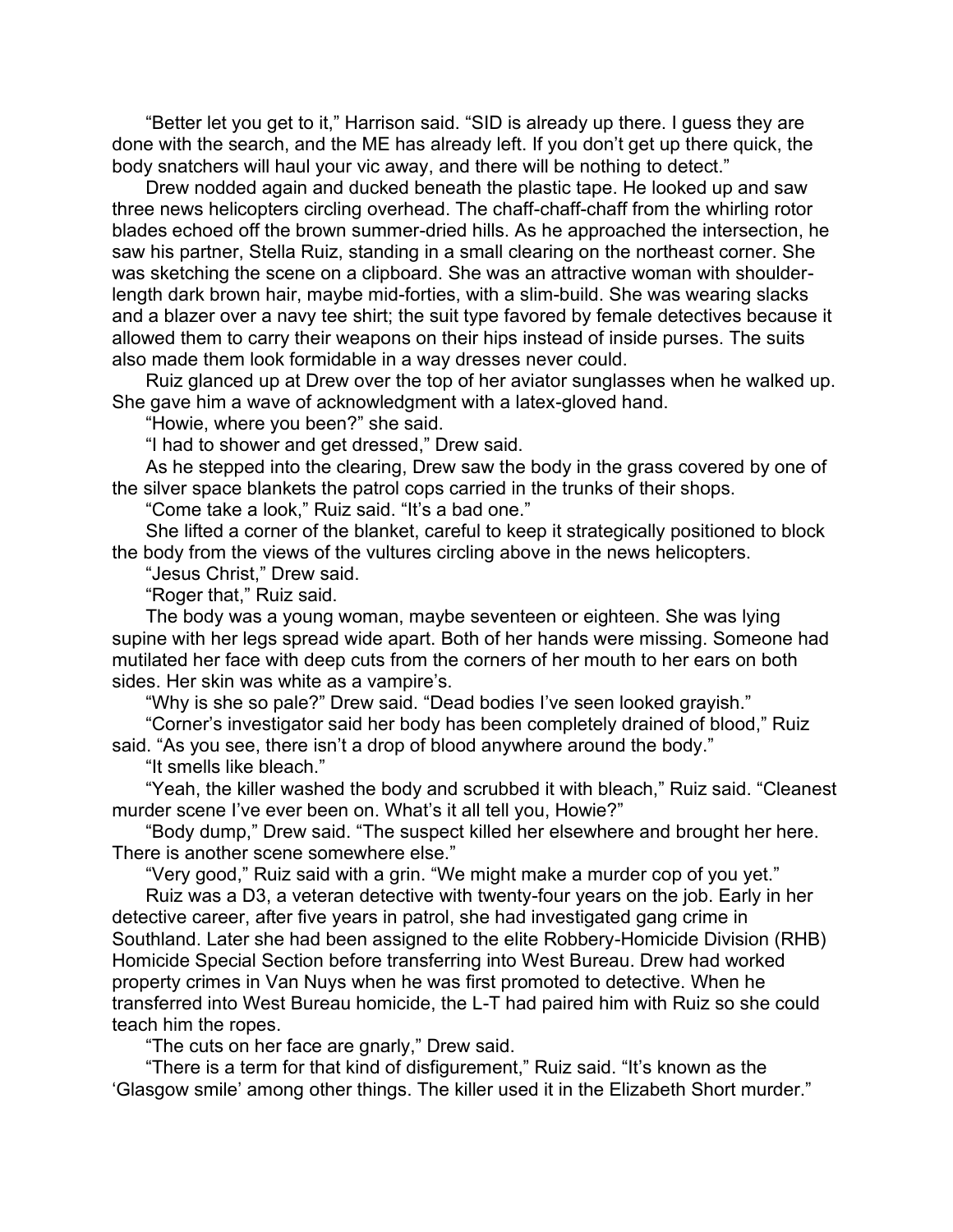"Elizabeth Short murder?"

"Yeah, you heard of it?"

Drew shook his head.

"How about the Black Dahlia?" Ruiz said. "Ring any bells?"

"Wasn't that a movie?"

"Yeah, a movie and book," Ruiz said. "The Black Dahlia was a name the media gave a woman named Elizabeth Short after her murder. A passerby found her mutilated body posed in the Leimert Park neighborhood. The killer had mutilated her face the same way."

"You mean this is a serial? It connects with the Short murder?"

Ruiz laughed. "No, Howie, Elizabeth Short was murdered in 1947," she said.

"But, technically it's still an open-unsolved. They never caught the killer back then. I'm only saying there are similarities here. Maybe our killer copied some of what Short's killer did to her."

"Are there other similarities besides the facial disfigurement?"

"The killer posed our vic in a public place like Elizabeth Short's body was so it would be immediately found."

"Did the killer amputate Short's hands too back then?"

"No, worse," Ruiz said. "In that one, the killer severed Short's body into two pieces before posing it."

"Jesus Christ," Drew said. "We have any identification on our vic?"

"Nope, nada," Ruiz said. "SID searched the area. They found no clothing, no purse, no nothing."

"You think the killer cut off her hands so there would be no fingerprints we could use to identify her?"

"Yep, be my guess," Ruiz said. "Makes you think the killer had some reason to believe her prints would be on file with us or some other law enforcement agency. If I were guessing, I'd say she might have been a working girl."

"She looks pretty young for that," Drew said.

"It's fucking Hollywood, Howie," Ruiz said. "There are kids all over the strips selling it. Runaways from the Midwest who came out here seeking fame and fortune. Then reality reared its ugly head. They discover the only way to get a roof over their heads and food for their stomachs is selling their only assets. Their bodies."

Drew inspected the girl's face. Her light blue eyes were open, staring up into space. But, beyond the blank stare he'd seen in the eyes of other dead people, he felt he could still see the fear in her eyes.

"Good thing we have no identification," Ruiz said with a smirk. "You aren't dressed for making a death notification."

Drew felt the heat in his cheeks and neck. He'd thrown on a pair of jeans and wrinkled shirt under the sports coat.

"I thought casual would be okay on a callout from home," he said sheepishly.

"Just screwing with you," Ruiz snickered. "If you want to come to work looking like a homeless person, that's your call."

It was times like this Drew couldn't be sure whether Ruiz was joking or being serious. He didn't know her well enough yet to read her. But, he knew her well enough to believe she'd never turn up on a scene dressed the way he was. So, he assumed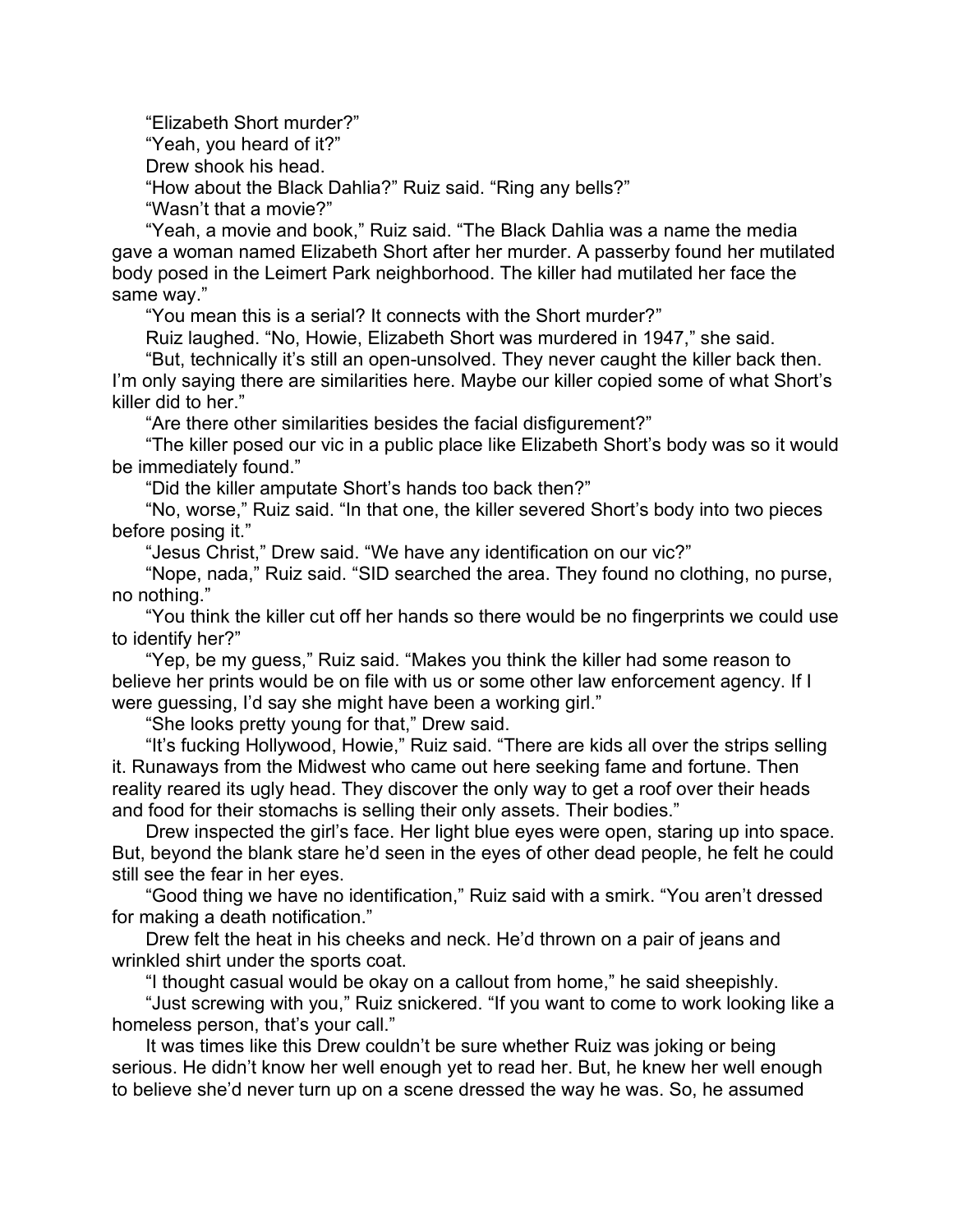he'd received a mild rebuke. He'd learned Ruiz was quick with a correction when he screwed up, but thankfully she was quicker with a smile. He'd put up with enough asshole supervisors in his short career he could fade a few cutting remarks from his partner if he had to.

"What did the coroner's investigator give you for a time of death?" Drew said.

"The usual bullshit," Ruiz said. "His wild ass guess was she's been down eight to twelve hours, but he couldn't be more specific until after the medical examiner makes the cut."

"Cause of death?"

"That's an easy one," Ruiz said. "Did you see the bruising on her neck? Manual strangulation."

"Sexual assault?"

"No way to know yet," Ruiz said. "Since the killer washed the body, there is nothing obvious in that regard. Again, we won't know until they do the autopsy."

"Any evidence at all?"

"The corpus delicti," Ruiz said. "Other than that, we've got squat. Well, a SID tech found a footprint in the dirt near the body. It looks like it came from a generic athletic shoe. It probably won't give us anything."

A transport team from the office of the Los Angeles County Medical Examiner-Coroner arrived with a stretcher and body bag.

"Hey, guys," Ruiz said. "I know it's a pain in the ass, but could you wait to bag her until you get the body inside your van?" She pointed a finger to the sky. "I'd like her to have a little dignity by keeping her out of sight of the vultures circling up there."

The transport guys nodded. They lifted the body onto the stretcher without removing the space blanket, then draped the body bag over the blanket. Drew and Ruiz helped them carry the stretcher over to the paved road. There the team lifted the stretcher up on its wheels and rolled the body to their white van.

"What's next?" Drew said.

"At the moment, we're waiting for the L-T to show up," Ruiz said. "She lives up in the valley and was an hour away, traffic permitting, when they called her. After we tell her what's what, we'll head back to the bureau to knock out the paperwork."

"Paperwork?" Drew said. "What about the legwork and knocking on doors you're always saying are the hallmarks of good homicide cops? Won't we be out here the rest of the day?"

"Look up in the sky, Howie," Ruiz said. "It's a Sunday morning. Slow news day. We've got three news helicopters buzzing us. I bet you lunch at my favorite taco truck that by now, down the hill, the road is packed with news trucks and reporters champing at the bit to get the juicy details on the most ghoulish murder in recent memory. This will be a high-profile case with the intense media interest. There will be a lot of pressure on the tenth-floor nitwits. I guarantee when the L-T gets here, she will tell us this case is getting kicked to Homicide Special downtown."

"What?" Drew said. "We won't keep it?"

"No way."

Drew hoped Ruiz was wrong but expected she knew what she was talking about. It would be an interesting case. He wished they could investigate it.

"You think we've got a serial killer on the loose?"